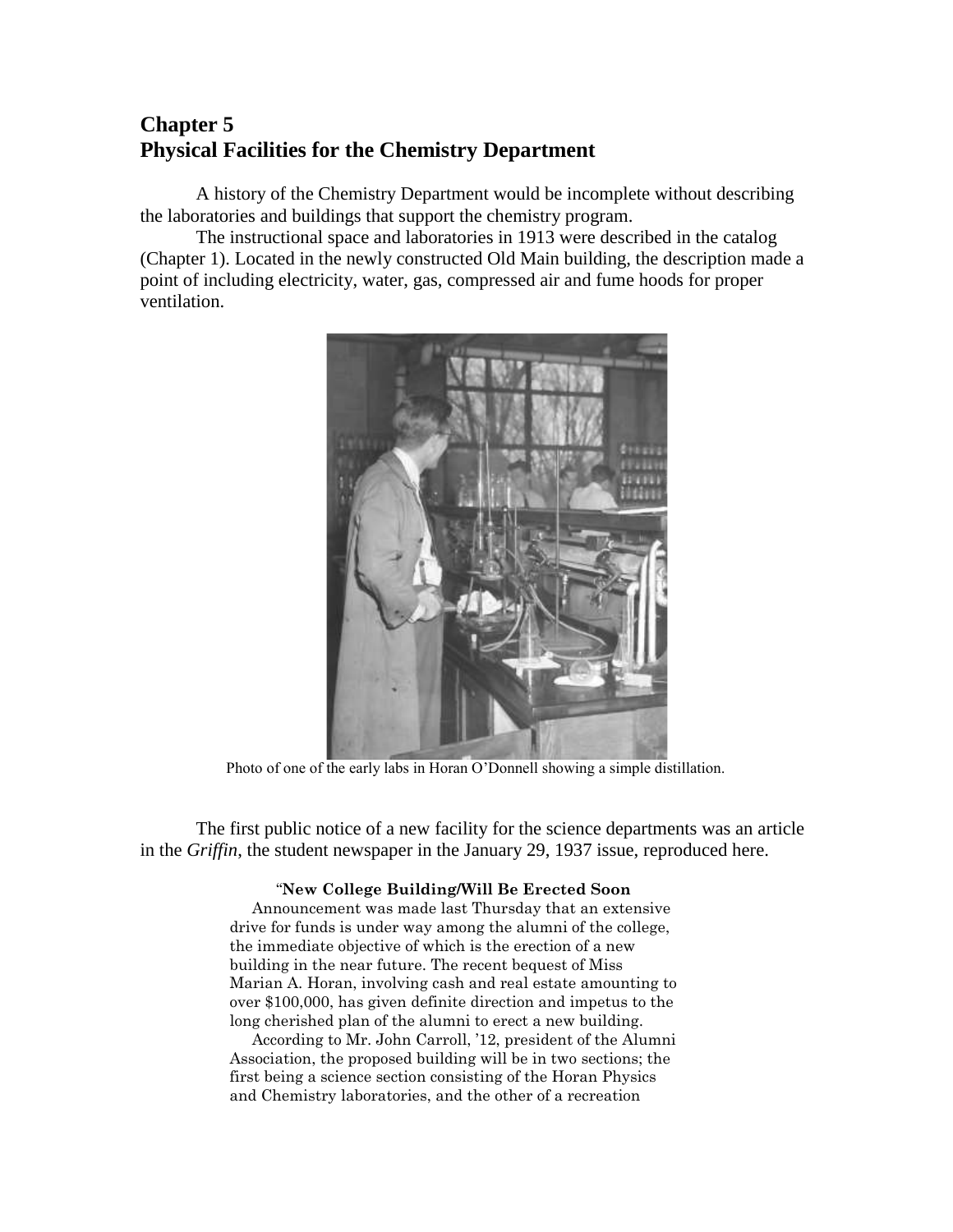center and auditorium dedicated to the memory of Rev. Francis X. Sindele, S.J., for thirty-six years a professor at the College.

The recreation center will include lounging rooms, offices for the student publications, the Griffin, the Quarterly and the Azuwur, and also rooms for the Glee Club, Student Council, Athletic Association, Dramatic Society, Sodality, Alumni Association and other organizations.

The auditorium, with a seating capacity of fourteen hundred, will be two stories high and will be used for the assemblies, debates, school plays, and lectures.

The site of the proposed structure will be on Hughes Avenue, southeast of the present college building.

"The expansion program is made necessary," said Rev. James P. Sweeney, S.J., President of the College, "by the greatly increased registration of the last few years. The present building originally designed to accommodate five hundred and fifty students, is now used by seven-hundred in the extension and graduate courses.

"Next September for the first time in its history the College will be forced to turn away qualified students because of lack of room."

The new building will increase the capacity of the College by five-hundred students inasmuch as the removal of the present laboratories will provide classroom space in the present building.

The erection of the new auditorium will permit the present auditorium to be converted into stockrooms that will enable the library to double the size of its reading room and to provide space for one hundred and twenty thousand volumes.

Mr. Carroll in an interview today outlined the plans for the alumni campaign and said: "This is what the Canisius alumni have been waiting for: a definite project around which to crystalize their willingness to work for a college with increased capacity to serve this community."

Outlining the plan of campaign, he said that of the eighteen hundred living alumni of the college, sixteen hundred live in Buffalo and Western New York. The Alumni have been divided into professional groups under groupchairmen. Already, before the drive has begun, a number of unsolicited contributions have been received by Joseph A. Wechter, of the class of 1900, treasurer of the campaign. The committee in charge of the Sindele Memorial Drive includes Rev. H.P. Laudenbach, general chairman; Dr. Francis E. Fronczak, Thomas C. Burke, Dr. Louis C. Manzella, Rev. William Martin, Francis J. Killeen, Charles N. Rider, Dr. Charles F. Horning, George J. Lenahan, Dr. John C. Brady, Frank A. Pfalzer, John A. Carscallen.

Asked to comment on the plans of the Alumni, Father Sweeney remarked: "It has been my policy not to expand the college until I had definite assurance that we would not be forced to go further into debt to finance the program. But I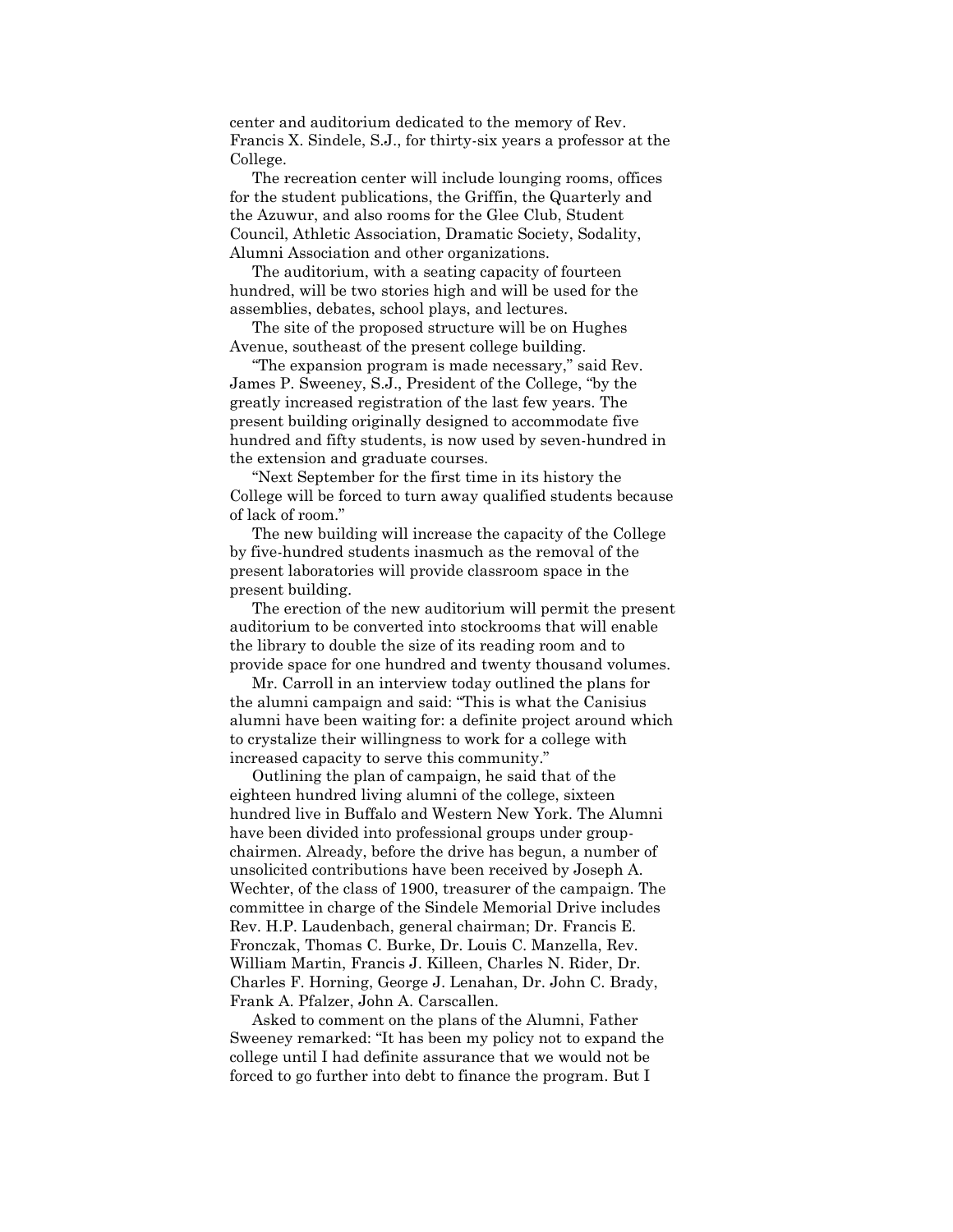have every confidence that the plan proposed by Mr. Carroll and his associates will solve our problems."

For the Alumni of the college, the rallying point of the drive is their devotion to the memory of Father Sindele. Mr. Wechter, expressing the reaction of the typical alumnus, said: "To us, at least, Father Sindele was the incarnation of everything Canisius stands for. Because of him, we owe the college whatever of our time and money we can give. A campaign to erect a memorial to this beloved priest, educator, and fellow alumnus cannot fail."

Father Sindele was the greatest benefactor the college ever had. Serving as professor for thirty-five years without any remuneration, he also contributed in money over thirty-five thousand dollars which he earned as a chaplain and as a lecturer."

In hindsight, it is clear that the initial plans for the new building were never achieved. Originally planned to have two sections, the science section eventually became the final building. The Rev. Francis X. Sindele S.J. section was never constructed. Based on comments reproduced in the planning stages, the President was not willing to undertake additional debt. At the time of a national economic depression, it is reasonable to assume that funds were not raised for the Sindele addition. The catalog of 1938-39 specifically mentioned the completion of Horan-O'Donnell Hall, to house the Chemistry and Physics Departments. An acknowledgement to the benefactors was also cited in the catalog.

> "The President and Trustees of Canisius College wish to express their grateful acknowledgements to the following benefactors for their kind donations: The estate of Dr. William O'Donnell for a large bequest which has contributed greatly to the erection of the new Chemistry and Physics Building, and which will be named the Horan-O'Donnell Science Hall, in honor of Dr. O'Donnell conjointly with Miss Marian Horan, from whose estate the College received a large bequest acknowledged last year."

The beginning and end of construction is noted in the Datelines catalog of the College.

December 19,1938 Blessing of construction site and beginning of construction of Horan O'Donnell Science Building, made possible by large donations from Dr. William J. O'Donnell and Miss Marian A. Horan.

May 12, 1940 Dedication of Horan O'Donnell Science Building by Bishop John A. Duffy, D.D.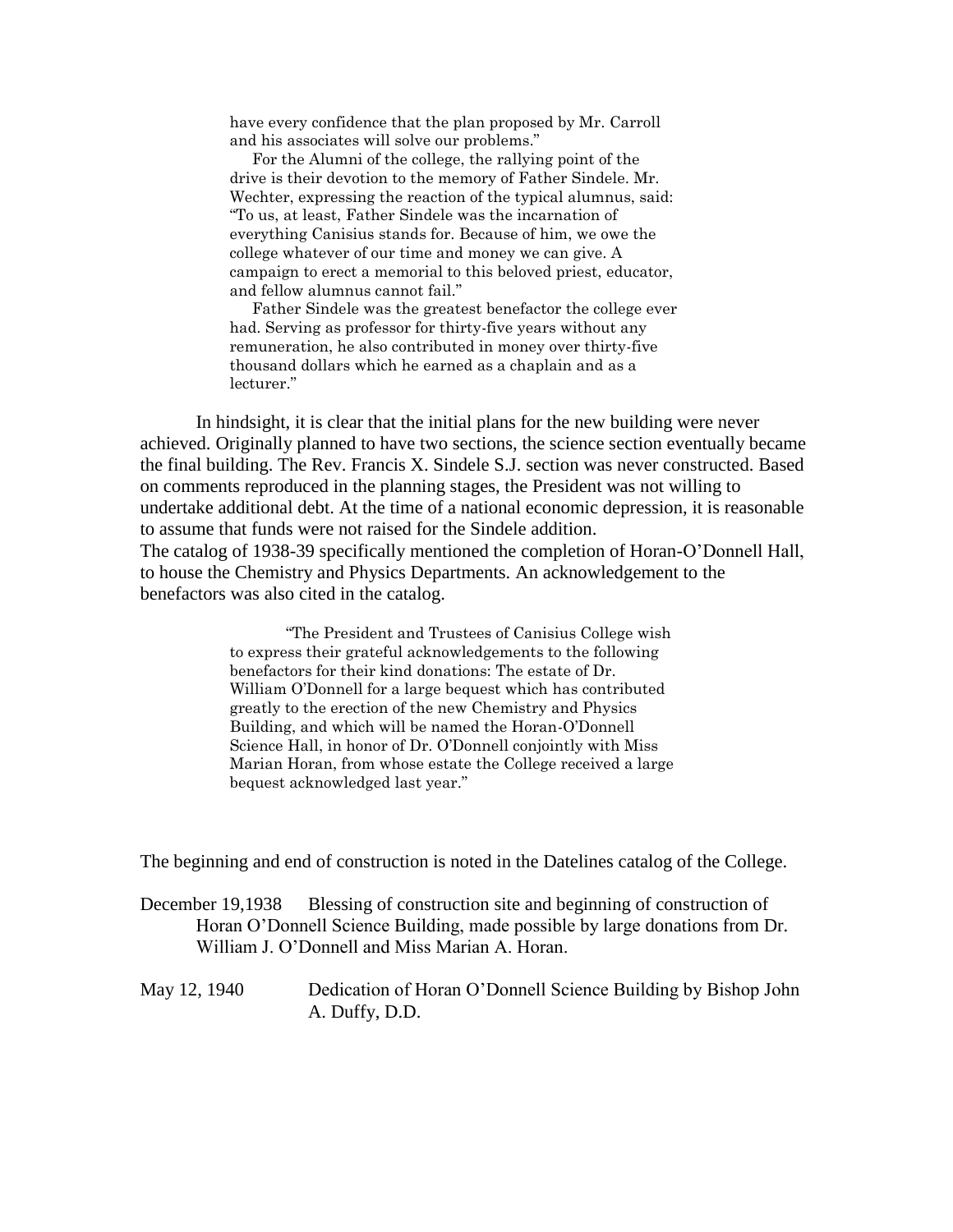

This photo shows the early construction stage for the Horan-O'Donnell Science Building. The houses along Hughes Ave in the background give a familiar appearance to the scene.

The building was opened during the Depression Era and the original design of the building was not fully implemented. Most notably, an elevator was not installed in the elevator shaft. The gray cinder block interior walls were not painted and the basement exit at the east end flooded after most heavy rains because of improper drainage.



This is a view from the back of the tiered lecture hall Room 109. The 120 sears were fixed to floor. The walls were unpainted cinder block and the track on the front wall would eventually support a projection screen. The photo presents a stark appearance.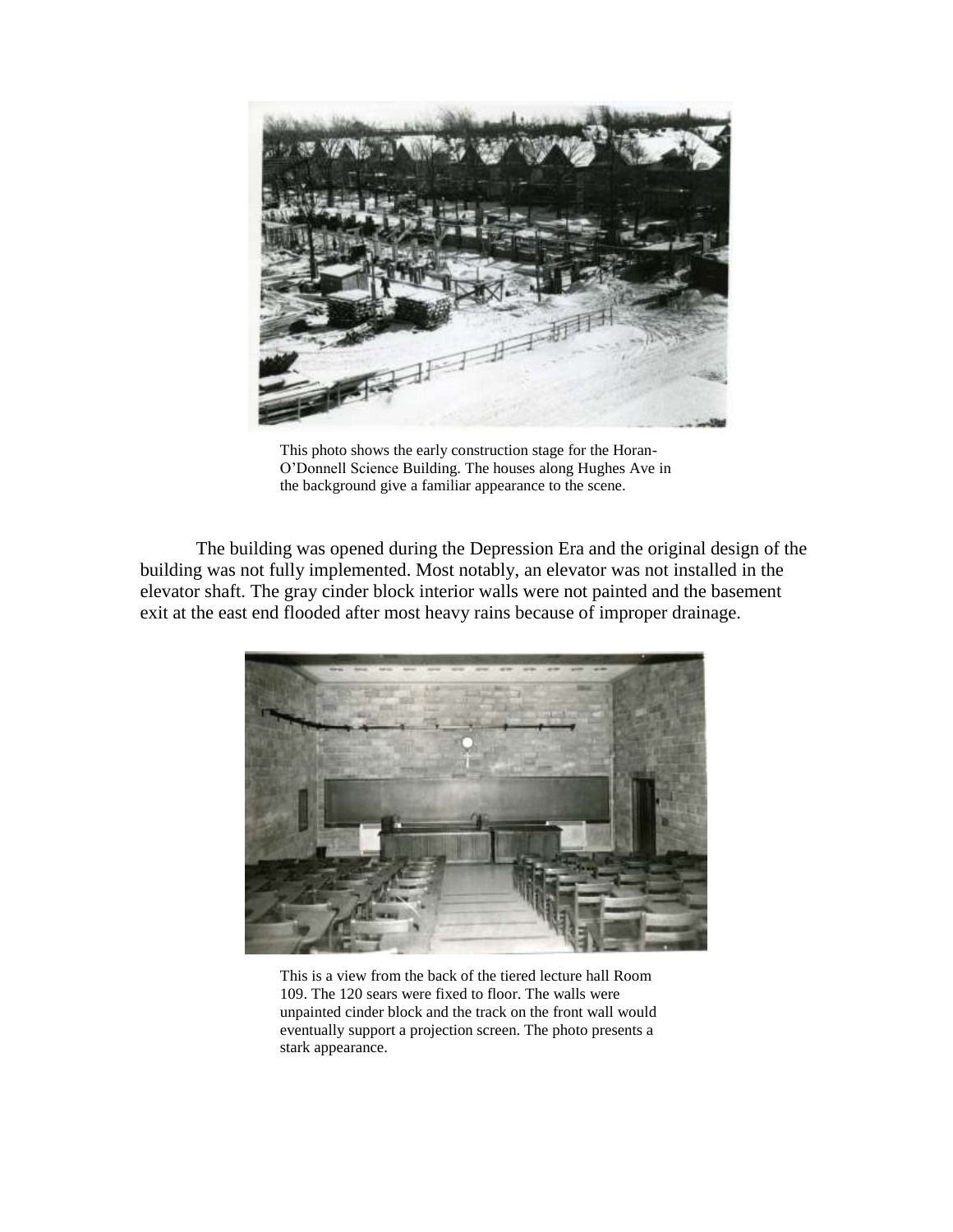Nevertheless, Horan O'Donnell Building served the two departments of Chemistry and Physics very well while the other science department, Biology, occupied the third floor of Old Main from 1937 to 1970. The Biology Department then moved to the Health Science Center at the corner of Delevan and Jefferson Streets.



An exterior view of the Horan-O'Donnell Science Building shows a parking lot at the east end (left). Photo is from the early 1950's before the Student Center was constructed (early1960's)



This is an early view of the front (Hughes Ave.) side of the Horan-O'Donnell Science Building. The stands at the east end of the building were for spectators who attended football games in the Quadrangle before construction of the chapel (1953).

Renovations of Horan O'Donnell finally got under way in the 1960's when the interior walls were painted a light green. In 1976, the third floor analytical chemistry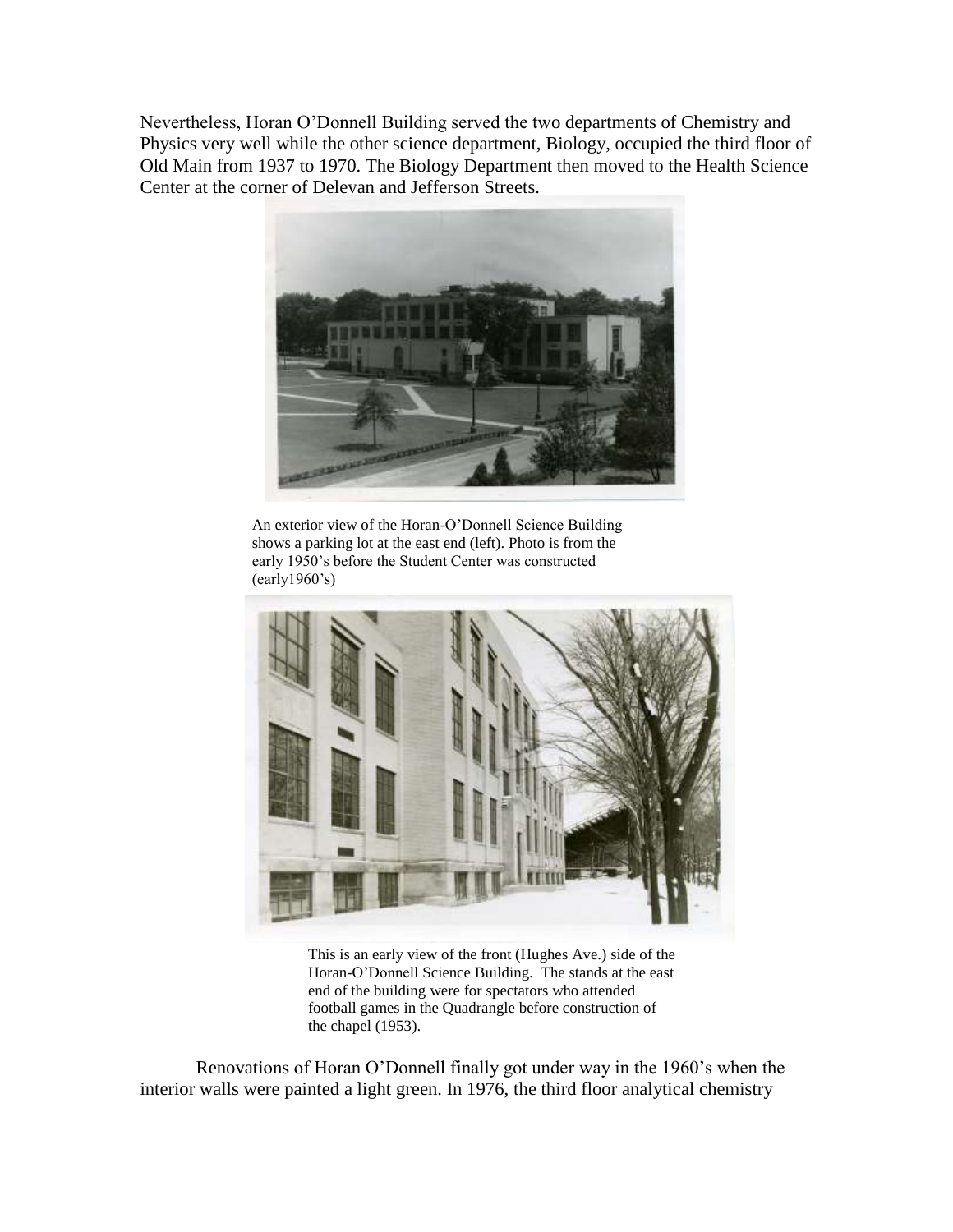laboratory ("Mr. Signeur's lab") was completely gutted and renovated with new laboratory furniture and fume hoods. The "balance room" that housed 24 analytical balances was converted to a faculty office/lab.



The third floor analytical lab (Mr. Signeur's) was always kept in immaculate condition. The bench tops were oiled after every lab. Note the cabinets with the windows covered. Solutions of ions served as standards and "unknowns" were stored under security to be compared with "knowns", also stored under security.



Room 204 on the second floor of Horan-O'Donnell was the Chemistry Library in the early days. Chemistry Journals and Chemical Abstracts were in the stacks as well as tables for library use. Its current usage is a computer room where literature is online.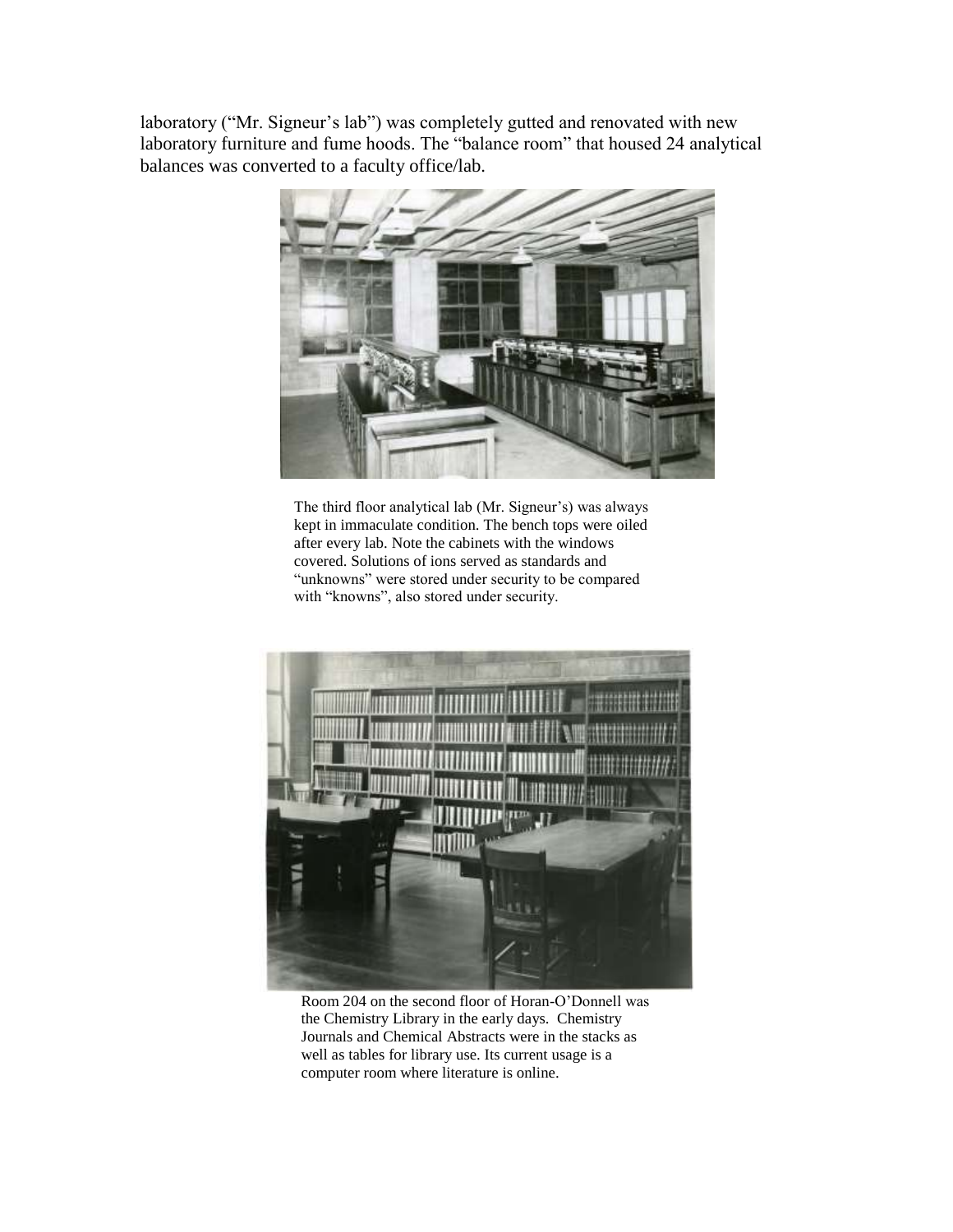In the early 1980's, extensive renovations of Horan O'Donnell took place, occurring over two years. Phase I was completed in the summer of 1983 and consisted of work on the exterior of the building. Included were replacement of exterior brickwork, roofing and flashings including the installment of larger roof drains and roof insulation. All the windows were replaced resulting in extensive energy savings. The cost of these renovations was \$470,000.

Phase II began in the spring semester of 1984. Classes were ended two weeks early and work was intense over the summer. The interior of the building was gutted in large part. At a total project cost of approximately \$2,000,000, interior space was reallocated, laboratories were modernized, new cabinetry and furniture was installed, floors and ceilings were replaced, an elevator was installed and improved heating, ventilation, electrical and plumbing services were accomplished. By the opening of classes for the 1984-85 academic year, Horan-O'Donnell was a completely new building. The completed floor plans for the building are given below.



**First Floor**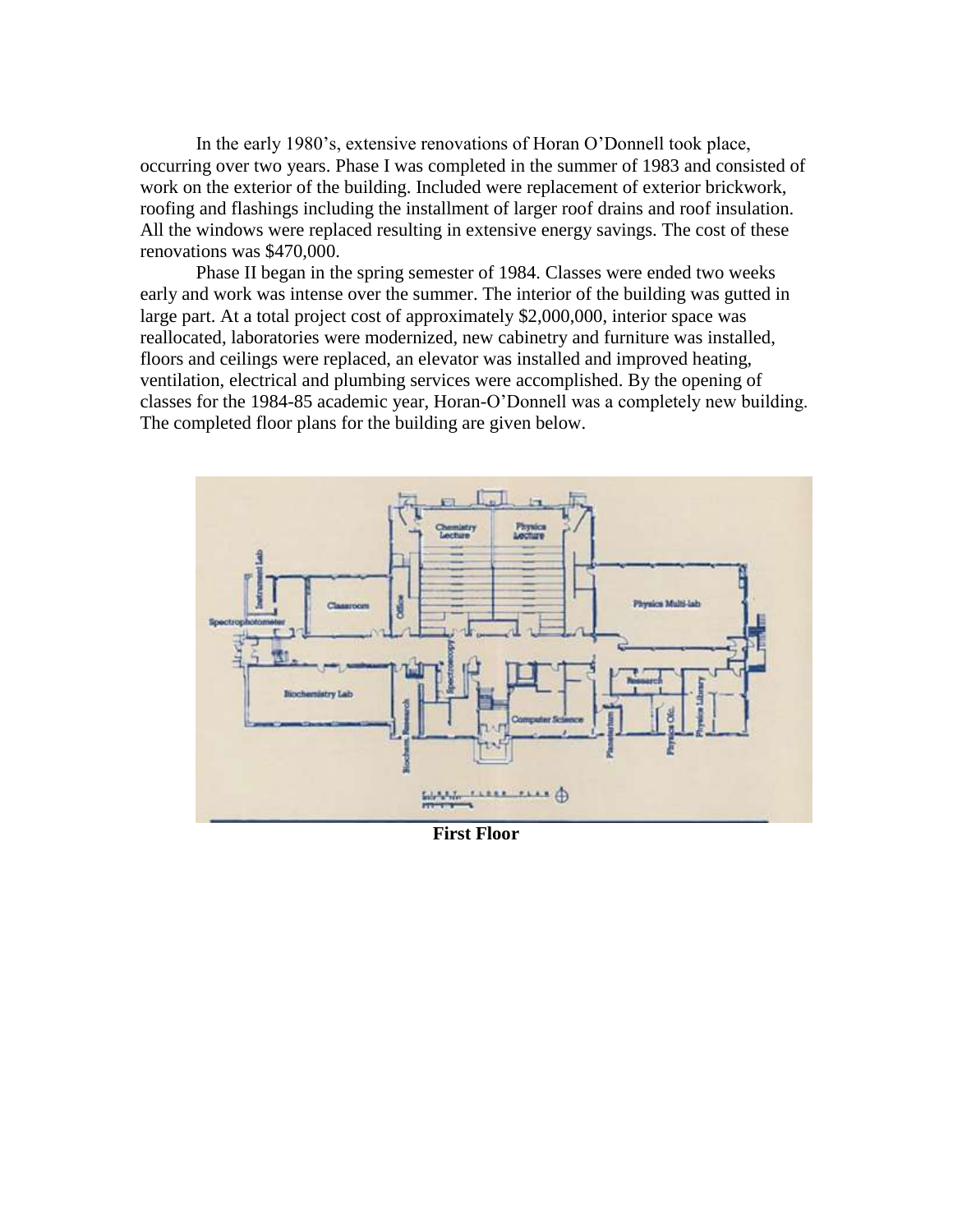

**Ground Floor-Physics Department**



**Second Floor**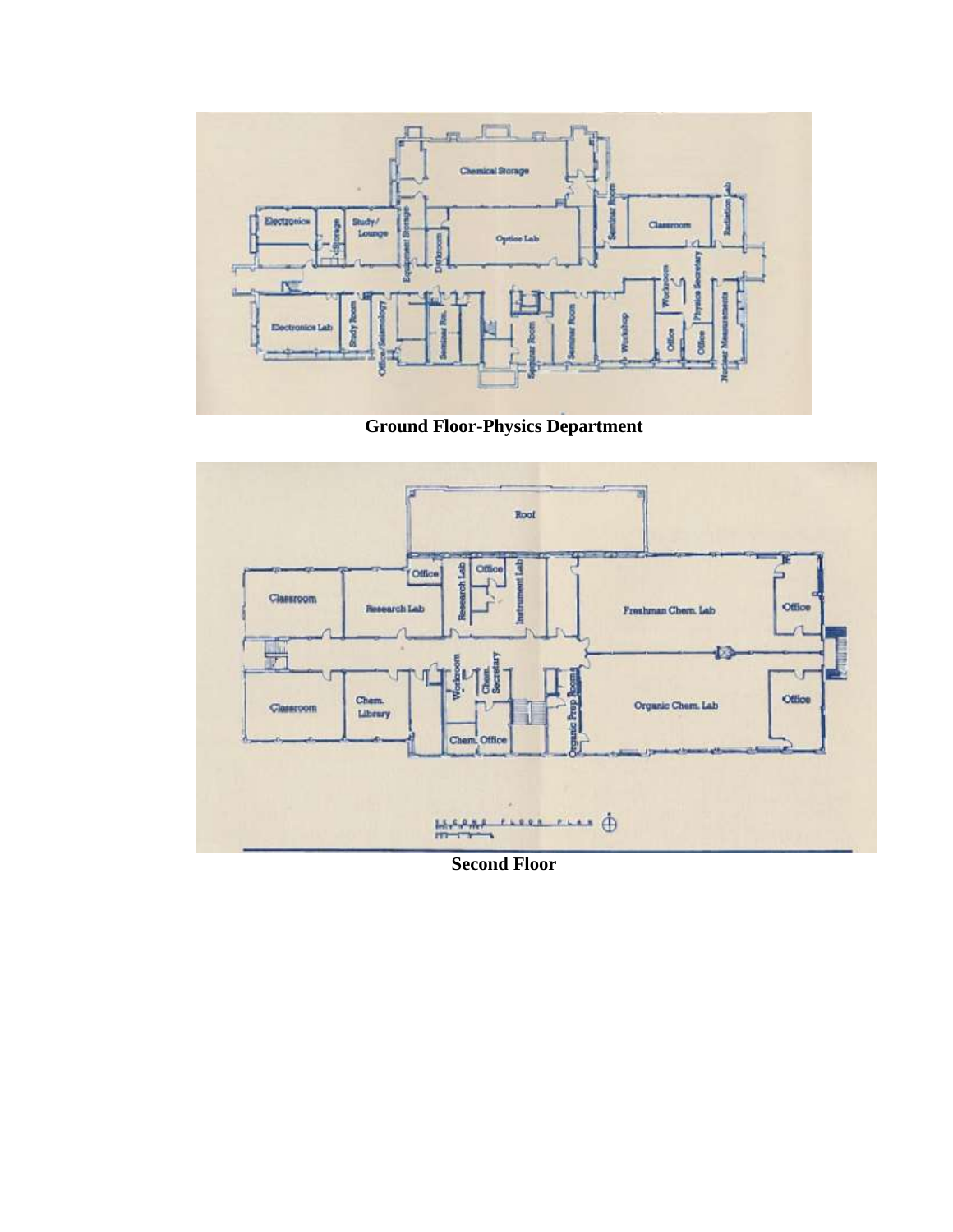

**Third Floor**

After nearly 30 years, the building still remains functional as a science building. Room designs have been modernized to accommodate instruments, to provide connectivity for computers, to introduce audio-visual aids for instruction and to provide air conditioning when it is needed. For over 75 years the Horan O'Donnell Science Building has served the Chemistry Department very well.

## **Laboratories and Instrumentation in the Science Building**

A summary of the laboratories, equipment and instrumentation in the Chemistry Department relates an interesting story in itself in that it parallels the history of chemistry in the United States over the last hundred years.



Mr. Walter Stahrr and Mr. Austin Signeur prepare a demonstration for the general chemistry lab.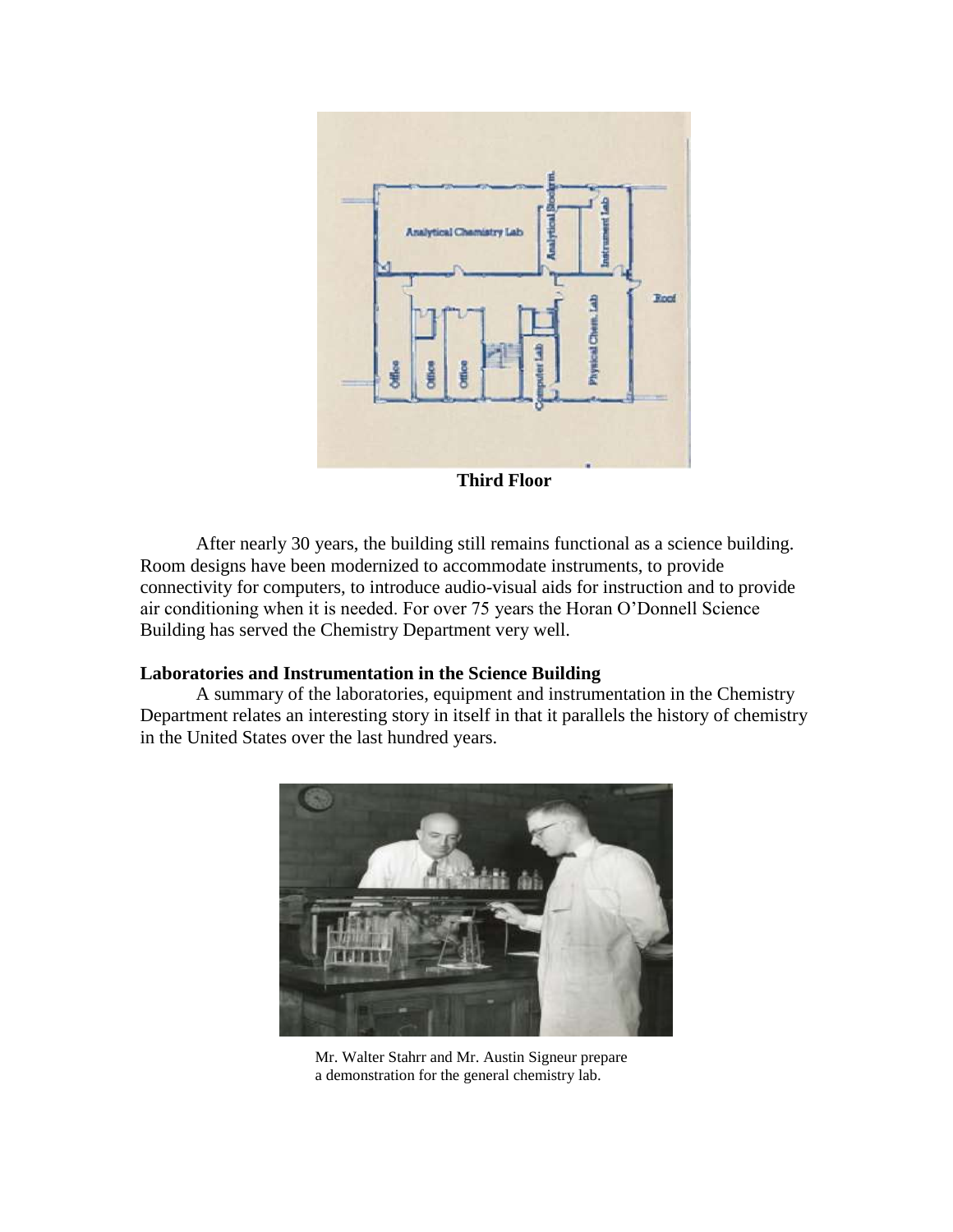The early College catalogs make a point of itemizing the physical features of the laboratories and the equipment used in teaching courses and doing research. Chapter 2 quotes the 1913-14 catalog listing of equipment used in the laboratories. There is very little instrumentation and all of the equipment supports solution chemistry, qualitative and quantitative analysis. The traditional view of chemists working with beakers, flasks, Bunsen burners, and crucibles would clearly reflect the laboratory experience in the early days. The physical features of the laboratory featured running water, adequate ventilation, compressed air, and natural gas supply.

Instrumentation was slowly introduced into the laboratories into the 1950's. Analytical balances provided quantitative weight measurements precisely to four decimal places. Electrochemical instruments measuring pH (acid-base), conductivity and calometric values provided experiments for the advanced analytical laboratories. Gas manifolds in the physical chemistry laboratory allowed pressure-volume gas experiments but instrumentation was still minimal.



The Balance Room was an integral part of the third floor analytical lab. The Quantitative Analysis laboratory experiments were heavily dependent on precise weight determination on these balances.

In the Qualitative Organic Chemistry course, unknown compounds where identified with simple data (ex. Melting and boiling points, refractive index) and wet chemistry tests along with derivative compound reactions. Ultraviolet spectroscopy was available but of very limited use.

It was in the 1950's that instrumentation introduced by Herman Szymanski allowed Canisius to be an educational leader in the introduction of newer methods of organic chemical analysis at the college level. Infrared spectroscopy, gas chromatography and nuclear magnetic resonance were all major instrumentatal methods of analysis that were introduced at Canisius by 1960.